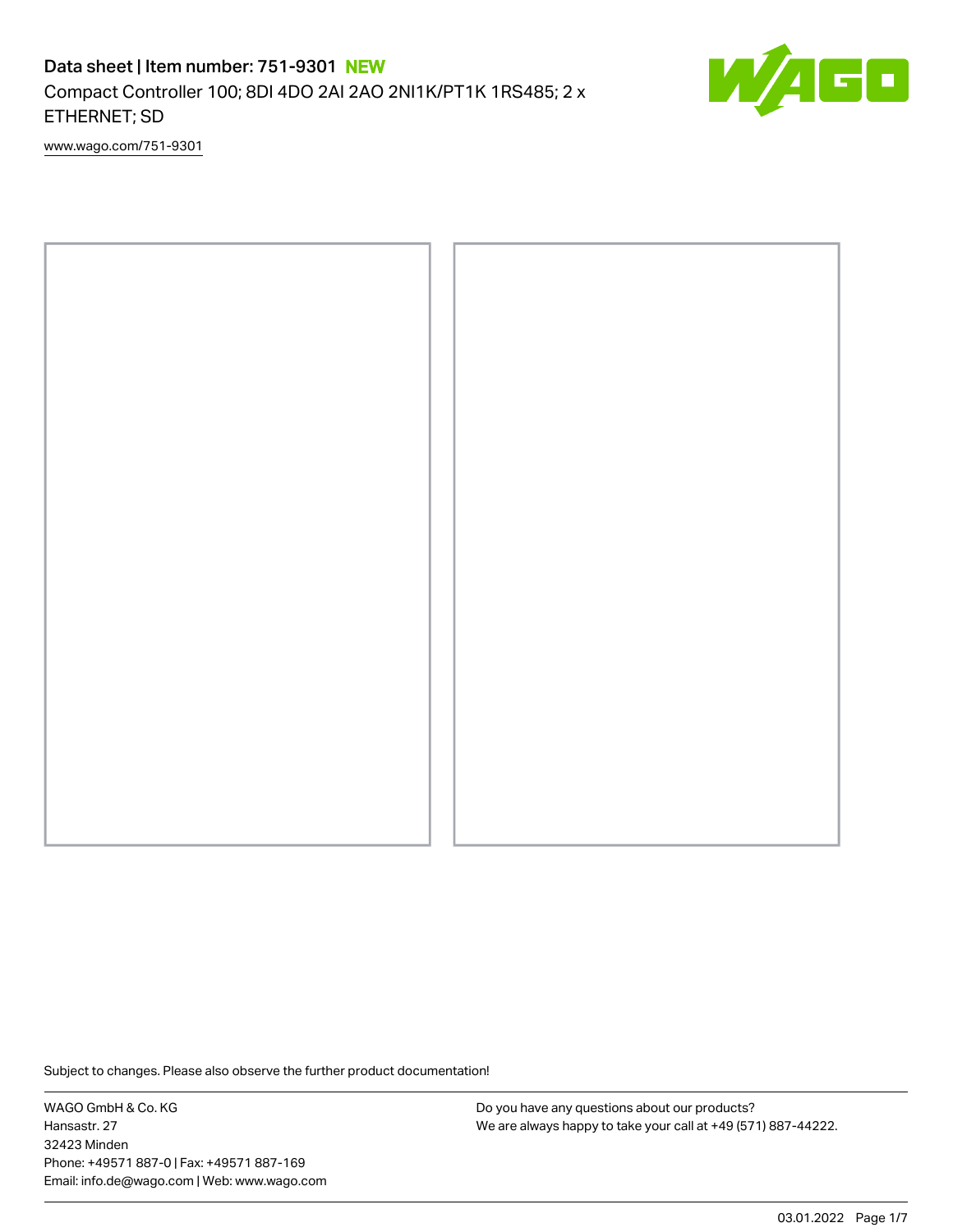[www.wago.com/751-9301](http://www.wago.com/751-9301)



## Data Technical data

| Communication      | Modbus (TCP, UDP)<br>Modbus® RTU<br>RS-485 serial interface                                        |
|--------------------|----------------------------------------------------------------------------------------------------|
| ETHERNET protocols | <b>DHCP</b><br><b>DNS</b><br><b>NTP</b><br><b>FTP</b><br><b>FTPS</b><br><b>SNMP</b><br><b>HTTP</b> |

Subject to changes. Please also observe the further product documentation! HTTPS

WAGO GmbH & Co. KG Hansastr. 27 32423 Minden Phone: +49571 887-0 | Fax: +49571 887-169 Email: info.de@wago.com | Web: www.wago.com Do you have any questions about our products? We are always happy to take your call at +49 (571) 887-44222.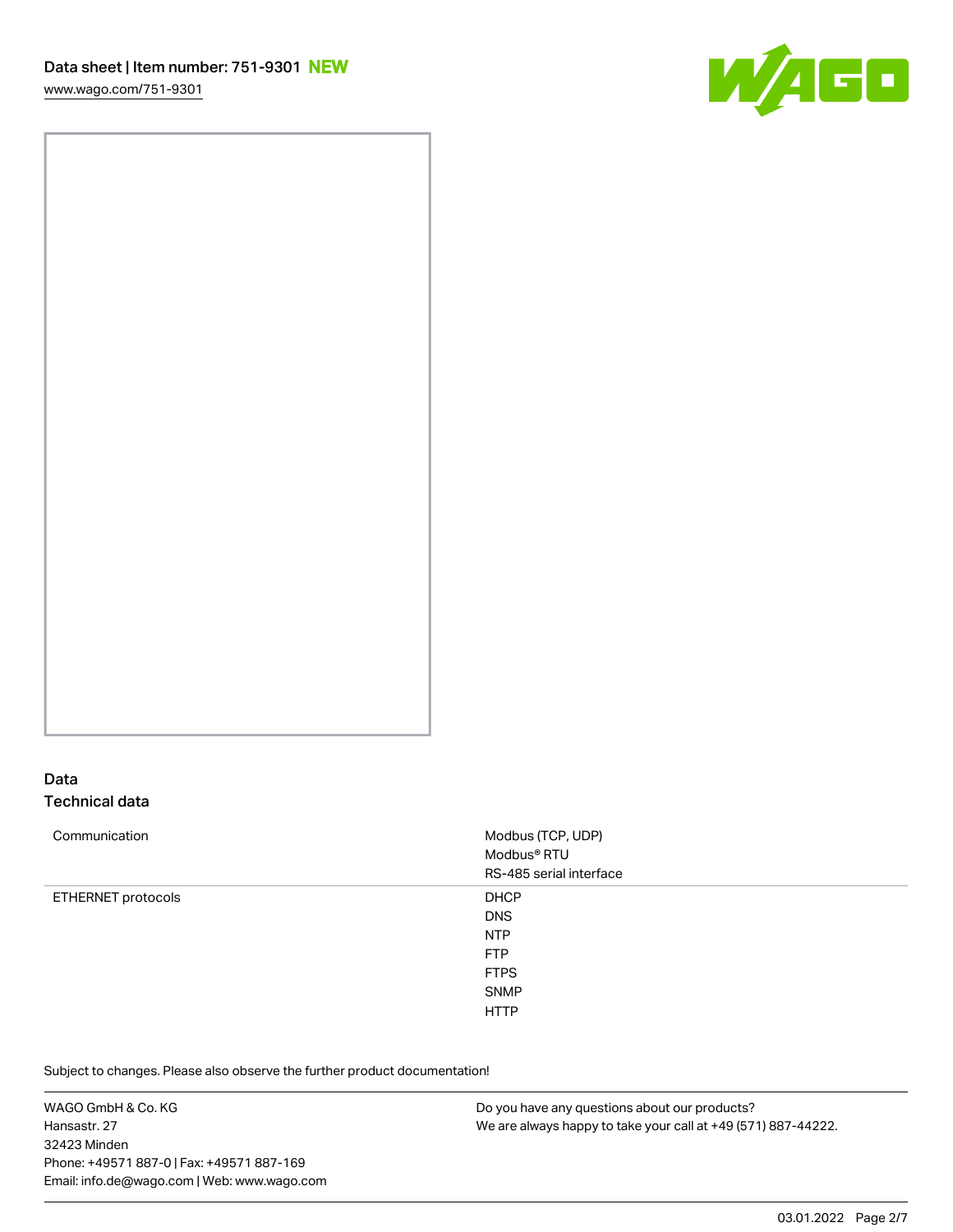[www.wago.com/751-9301](http://www.wago.com/751-9301)



|                                              | <b>HTTPS</b><br><b>SSH</b>                                                                                                                                                                                                                                                                                    |
|----------------------------------------------|---------------------------------------------------------------------------------------------------------------------------------------------------------------------------------------------------------------------------------------------------------------------------------------------------------------|
| Visualization                                | Web Visu                                                                                                                                                                                                                                                                                                      |
| Operating system                             | Real-time Linux (with RT-Preempt patch)                                                                                                                                                                                                                                                                       |
| CPU                                          | Cortex A7; 650 MHz                                                                                                                                                                                                                                                                                            |
| Programming languages per IEC 61131-3        | Instruction List (IL)<br>Ladder Diagram (LD)<br>Function Block Diagram (FBD), Continuous Function Chart (CFC)                                                                                                                                                                                                 |
|                                              | Structured Text (ST)<br>Sequential Function Chart (SFC)                                                                                                                                                                                                                                                       |
| Programming environment                      | CODESYS V3.5                                                                                                                                                                                                                                                                                                  |
| Configuration options                        | CODESYS V3.5<br><b>ETHERNET Settings</b><br>Web-Based Management                                                                                                                                                                                                                                              |
| Baud rate (communication/fieldbus 1)         | 10/100 Mbit/s                                                                                                                                                                                                                                                                                                 |
| Baud rate                                    | ETHERNET: 10/100 Mbit/s                                                                                                                                                                                                                                                                                       |
| Transmission medium (communication/fieldbus) | ETHERNET: Twisted Pair S-UTP; 100 $\Omega$ ; Cat. 5; 100 m maximum<br>cable length                                                                                                                                                                                                                            |
| Main memory (RAM)                            | 512 MB                                                                                                                                                                                                                                                                                                        |
| Internal memory (flash)                      | 4096 MB                                                                                                                                                                                                                                                                                                       |
| Non-volatile hardware memory                 | 128 Kbytes                                                                                                                                                                                                                                                                                                    |
| Program memory                               | 32 MB                                                                                                                                                                                                                                                                                                         |
| Data memory                                  | 128 MB                                                                                                                                                                                                                                                                                                        |
| Non-volatile software memory                 | 128. Kbytes                                                                                                                                                                                                                                                                                                   |
| Memory card type                             | microSD up to 32 GB (all guaranteed properties only valid with<br>WAGO's memory card)                                                                                                                                                                                                                         |
| Memory card slot                             | Push-push mechanism                                                                                                                                                                                                                                                                                           |
| Indicators                                   | LED (SYS, RUN), red/green: Status of system; LED (USR) red/green:<br>User programmable status (can be used via CODESYS library); LED<br>(SD) orange: Status of µSD; LED (LNK/ACT) green: Network<br>connection via ports 1  2; LED (DI1  8) green: Status of inputs;<br>LED (DO1  4) green: Status of outputs |
| Controls                                     | Operating mode switch (RUN, STOP, RESET); reset button                                                                                                                                                                                                                                                        |
| Supply voltage (system)                      | 24 VDC (-15  +20 %); via wiring interface (picoMAX <sup>®</sup> 3.5; Push-in<br>CAGE CLAMP <sup>®</sup> connection)                                                                                                                                                                                           |
| Power consumption (5 V system supply)        | 2000 mA                                                                                                                                                                                                                                                                                                       |
| Supply voltage (field)                       | 24 VDC (-15  +20 %); via wiring interface (picoMAX 3.5; Push-in<br>CAGE CLAMP <sup>®</sup> connection)                                                                                                                                                                                                        |
| Isolation                                    | 500 V (DC 1 min., between system and field level)                                                                                                                                                                                                                                                             |
| Number of digital inputs                     | 8                                                                                                                                                                                                                                                                                                             |

Subject to changes. Please also observe the further product documentation!

WAGO GmbH & Co. KG Hansastr. 27 32423 Minden Phone: +49571 887-0 | Fax: +49571 887-169 Email: info.de@wago.com | Web: www.wago.com Do you have any questions about our products? We are always happy to take your call at +49 (571) 887-44222.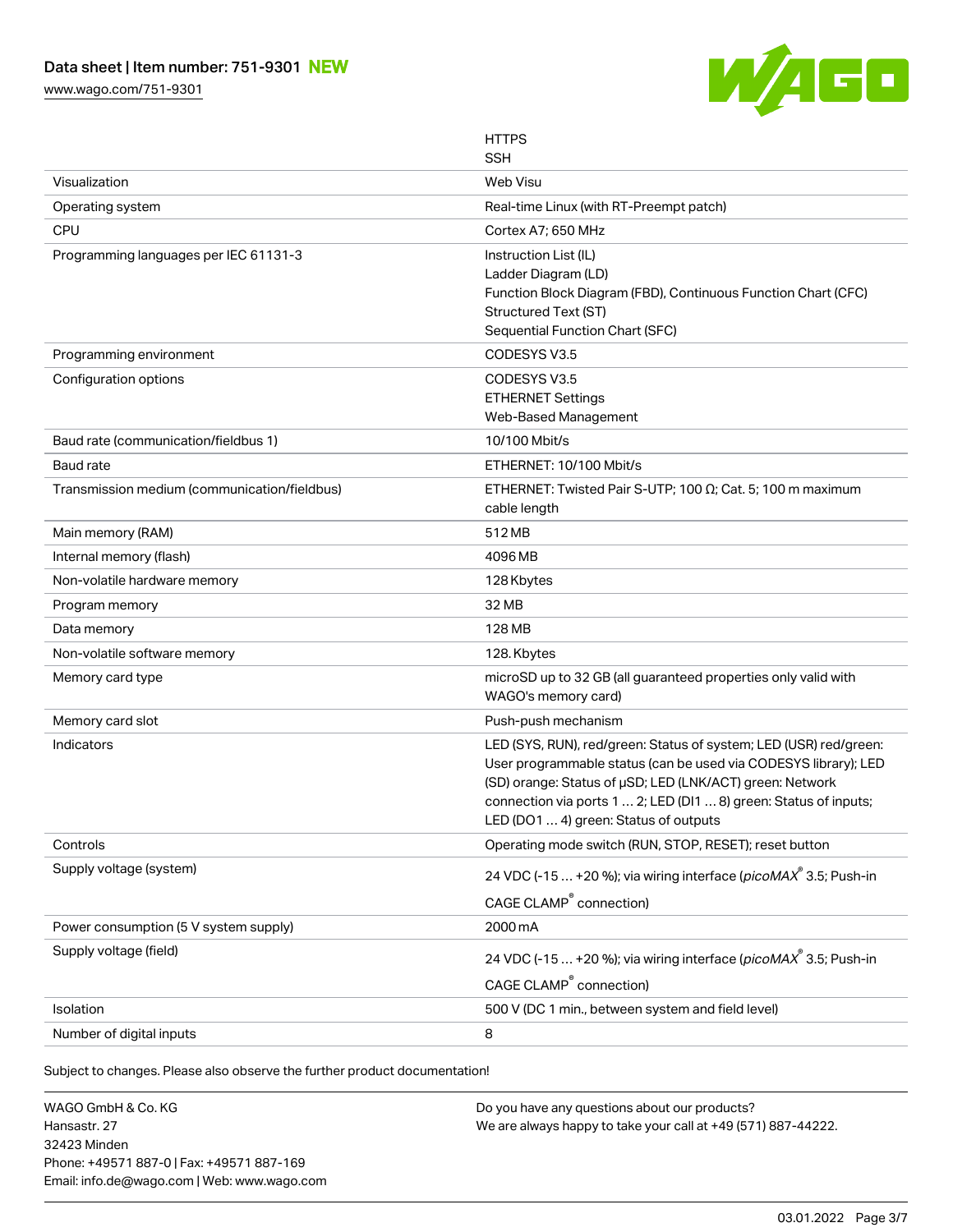## Data sheet | Item number: 751-9301 NEW

[www.wago.com/751-9301](http://www.wago.com/751-9301)



| Input characteristic            | Type 3 (per EN 61131-2)           |
|---------------------------------|-----------------------------------|
| Number of digital outputs       | 4                                 |
| Output current (per channel)    | DC 500 mA                         |
| Output current                  | Short-circuit-protected           |
| Signal type                     | Voltage<br>Resistance measurement |
| Voltage signal type             | $010$ VDC                         |
| Number of analog inputs         | $\overline{2}$                    |
| Resolution of analog inputs     | 16 bits                           |
| Number of analog outputs        | 2                                 |
| Resolution of analog outputs    | 12 bits                           |
| Load impedance (voltage output) | $\geq$ 5 k $\Omega$               |
| Number of measurement inputs    | $\overline{2}$                    |
| Temperature range               | -60 °C  350 °C, PT1000, Ni1000    |

### Connection data

| Connection technology: communication/fieldbus | Modbus TCP/UDP: 2 x RJ-45; RS-485 serial interface: 1 x Female |  |
|-----------------------------------------------|----------------------------------------------------------------|--|
|                                               | connector, 4-pole; Push-in CAGE CLAMP®                         |  |
| Connection technology: system supply          | 1 x Female connector, 2-pole; Push-in CAGE CLAMP $^\circ$      |  |
| Connection technology: field supply           | 2 x Female connector, 10-pole; Push-in CAGE CLAMP              |  |
| Solid conductor                               | $0.21.5$ mm <sup>2</sup> / 24  14 AWG                          |  |
| Fine-stranded conductor                       | $0.21.5$ mm <sup>2</sup> / 24  14 AWG                          |  |
| Strip length                                  | $89$ mm $/ 0.310.35$ inch                                      |  |

## Physical data

| Width                             | 108 mm / 4.252 inch |
|-----------------------------------|---------------------|
| Height                            | 90 mm / 3.543 inch  |
| Depth from upper edge of DIN-rail | 55 mm / 2.165 inch  |

### Mechanical data

| Weight             | 348 g                    |
|--------------------|--------------------------|
| Housing material   | Polycarbonate; polyamide |
| Conformity marking | CE: UKCA                 |

#### Environmental requirements

Surrounding air temperature (operation)  $-25...60°C$ 

Subject to changes. Please also observe the further product documentation!

| WAGO GmbH & Co. KG                          | Do you have any questions about our products?                 |
|---------------------------------------------|---------------------------------------------------------------|
| Hansastr, 27                                | We are always happy to take your call at +49 (571) 887-44222. |
| 32423 Minden                                |                                                               |
| Phone: +49571 887-0   Fax: +49571 887-169   |                                                               |
| Email: info.de@wago.com   Web: www.wago.com |                                                               |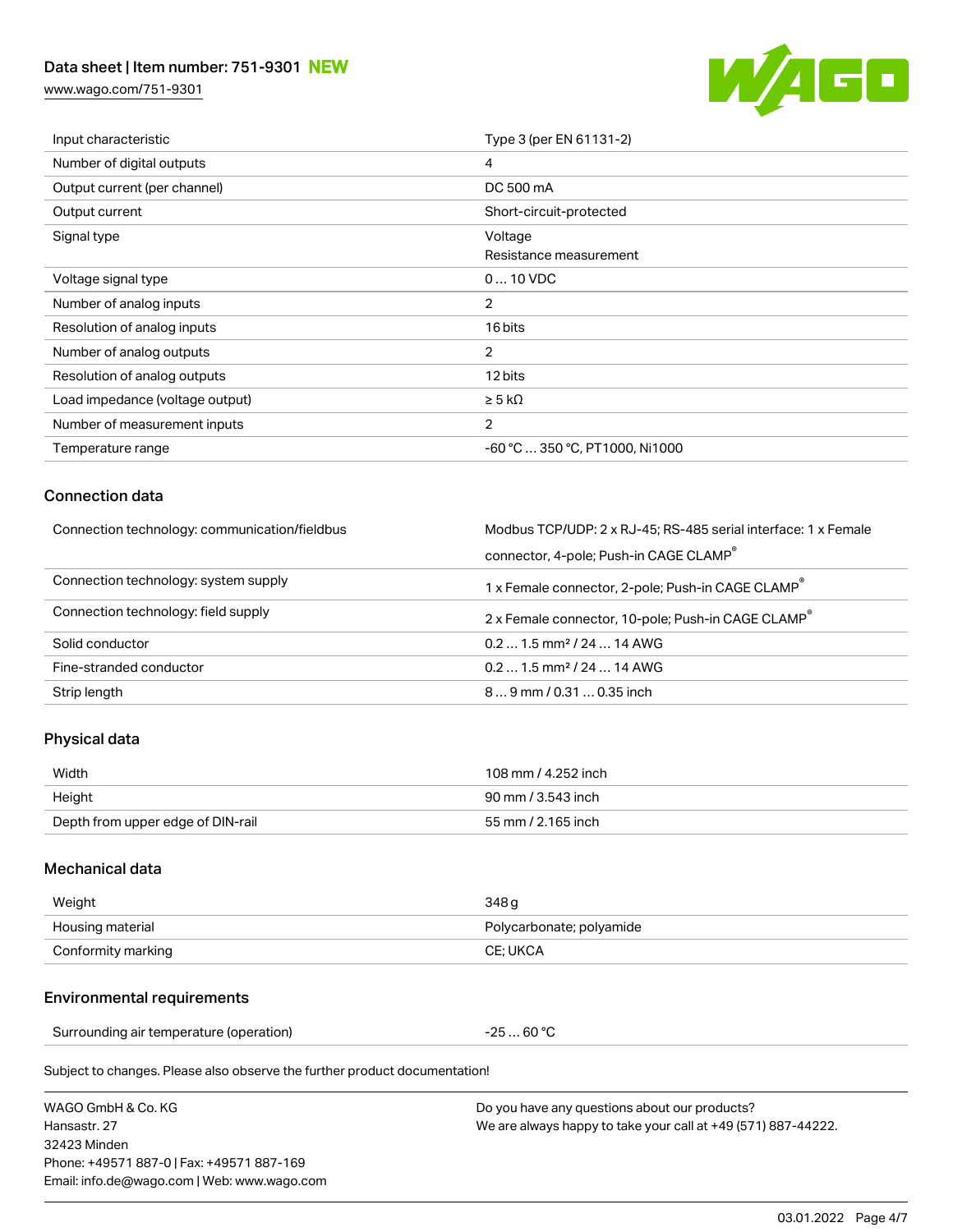## Data sheet | Item number: 751-9301 NEW

[www.wago.com/751-9301](http://www.wago.com/751-9301)



| Surrounding air temperature (storage)    | $-4085 °C$             |
|------------------------------------------|------------------------|
| Protection type                          | IP <sub>20</sub>       |
| Pollution degree (5)                     | 2 per IEC 61131-2      |
| <b>Protection class</b>                  | Ш                      |
| Operating altitude                       | $02000$ m              |
| Relative humidity (without condensation) | 95%                    |
|                                          |                        |
| Mounting position                        | Any                    |
| Mounting type                            | DIN-35 rail            |
| Vibration resistance                     | 1q per IEC 60068-2-6   |
| Shock resistance                         | 15g per IEC 60068-2-27 |
| EMC immunity to interference             | Per EN 61000-6-2       |
| <b>EMC</b> emission of interference      | Per EN 61000-6-3       |

## Commercial data

| PU (SPU)              | 1 Pieces      |
|-----------------------|---------------|
| Country of origin     | DE            |
| GTIN                  | 4055144141085 |
| Customs tariff number | 85371091990   |

## Approvals / Certificates

#### UL-Approvals

| Logo        | Approval                                                     | <b>Additional Approval Text</b> | Certificate<br>name |
|-------------|--------------------------------------------------------------|---------------------------------|---------------------|
|             |                                                              |                                 |                     |
| <i>(</i> Uı | UL<br>Underwriters Laboratories Inc. (ORDINARY<br>LOCATIONS) | UL 61010-2-201                  | E175199             |

### Optional accessories

#### Memory card

| Memory card             |                                                                                                     |                                   |
|-------------------------|-----------------------------------------------------------------------------------------------------|-----------------------------------|
| $M/AGD$<br>$2GB$ $M/2S$ | Item no.: 758-879/000-3102<br>Memory Card SD Micro; 2 GByte                                         | www.wago.com/758-879<br>/000-3102 |
| 쀂                       | Item no.: 758-879/000-3108<br>Memory Card SD Micro; pSLC-NAND; 8 GB; Temperature range: -40 to 90°C | www.wago.com/758-879<br>/000-3108 |

#### Tool

Subject to changes. Please also observe the further product documentation!

WAGO GmbH & Co. KG Hansastr. 27 32423 Minden Phone: +49571 887-0 | Fax: +49571 887-169 Email: info.de@wago.com | Web: www.wago.com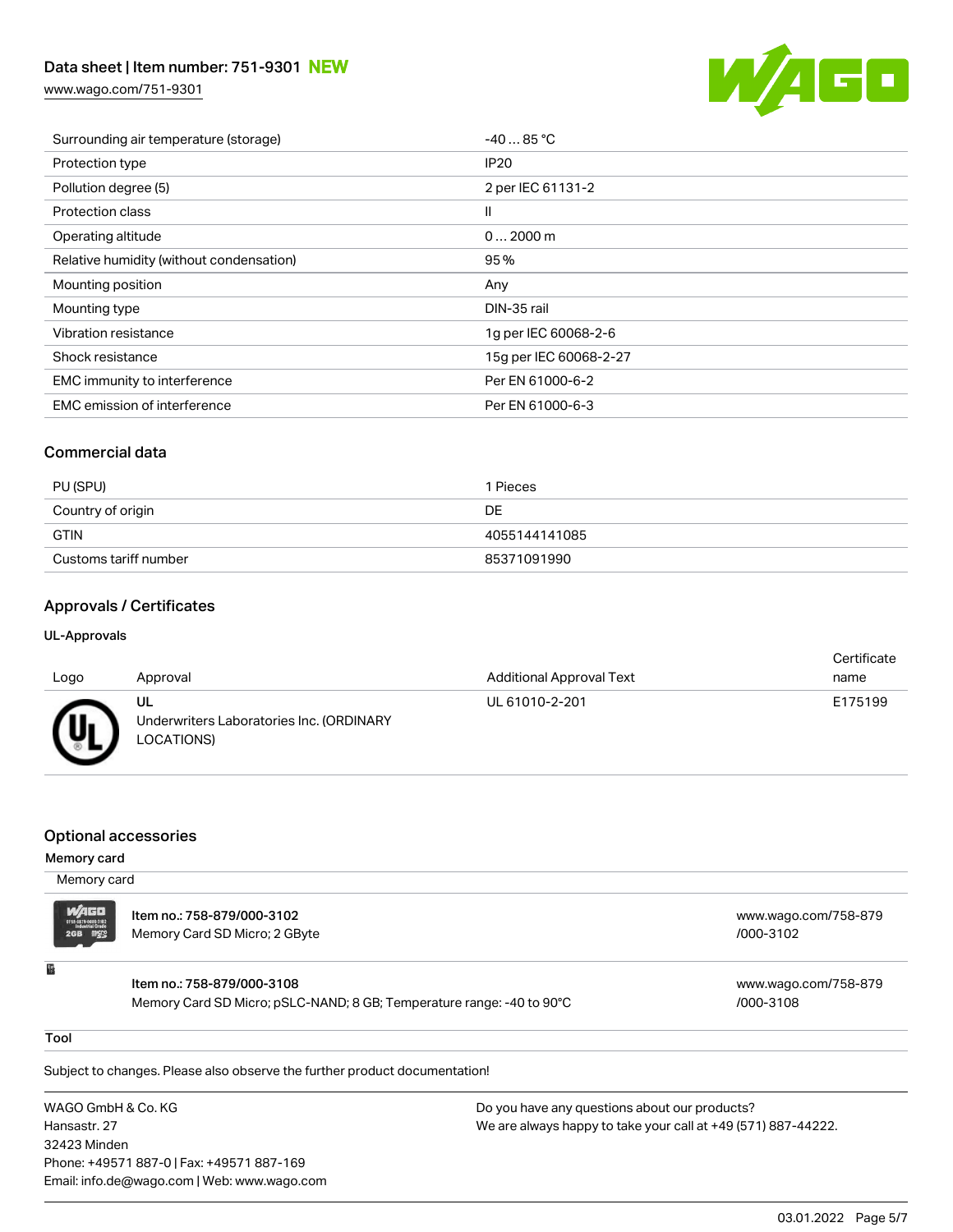[www.wago.com/751-9301](http://www.wago.com/751-9301)



Operating tool

|                  | Item no.: 2092-1630<br>Unlocking tool; orange                                                                                                                                                                                                 | www.wago.com/2092-1630                 |
|------------------|-----------------------------------------------------------------------------------------------------------------------------------------------------------------------------------------------------------------------------------------------|----------------------------------------|
| Female connector |                                                                                                                                                                                                                                               |                                        |
|                  | Female connector/socket                                                                                                                                                                                                                       |                                        |
|                  | Item no.: 2091-1110<br>1-conductor female connector; push-button; Push-in CAGE CLAMP®; 1.5 mm <sup>2</sup> ; Pin spacing 3.5 mm; 10- www.wago.com/2091-1110<br>pole; Gripping plate; 1,50 mm <sup>2</sup> ; light gray                        |                                        |
|                  | Item no.: 2091-1110/002-000<br>1-conductor female connector; push-button; Push-in CAGE CLAMP®; 1.5 mm <sup>2</sup> ; Pin spacing 3.5 mm; 10-<br>pole; Gripping plate sliding connector release; 1,50 mm <sup>2</sup> ; light gray             | www.wago.com/2091-1110<br>/002-000     |
|                  | Item no.: 2091-1122<br>1-conductor female connector; push-button; Push-in CAGE CLAMP®; 1.5 mm <sup>2</sup> ; Pin spacing 3.5 mm; 2- www.wago.com/2091-1122<br>pole; 1,50 mm <sup>2</sup> ; light gray                                         |                                        |
|                  | Item no.: 2091-1124<br>1-conductor female connector; push-button; Push-in CAGE CLAMP®; 1.5 mm <sup>2</sup> ; Pin spacing 3.5 mm; 4- www.wago.com/2091-1124<br>pole; 1,50 mm <sup>2</sup> ; light gray                                         |                                        |
|                  | Item no.: 2091-1130<br>1-conductor female connector; push-button; Push-in CAGE CLAMP®; 1.5 mm <sup>2</sup> ; Pin spacing 3.5 mm; 10- www.wago.com/2091-1130<br>pole; 1,50 mm <sup>2</sup> ; light gray                                        |                                        |
|                  | Item no.: 2091-1104/002-000<br>1-conductor female connector; push-button; Push-in CAGE CLAMP®; 1.5 mm <sup>2</sup> ; Pin spacing 3.5 mm; 4-<br>pole; Gripping plate sliding connector release; 1,50 mm <sup>2</sup> ; light gray              | www.wago.com/2091-1104<br>$/002 - 000$ |
|                  | Item no.: 2091-1104<br>1-conductor female connector; push-button; Push-in CAGE CLAMP®; 1.5 mm <sup>2</sup> ; Pin spacing 3.5 mm; 4-<br>pole; Gripping plate; 1,50 mm <sup>2</sup> ; light gray                                                | www.wago.com/2091-1104                 |
|                  | Item no.: 2091-1102/002-000<br>1-conductor female connector; push-button; Push-in CAGE CLAMP <sup>®</sup> ; 1.5 mm <sup>2</sup> ; Pin spacing 3.5 mm; 2-<br>pole; Gripping plate sliding connector release; 1,50 mm <sup>2</sup> ; light gray | www.wago.com/2091-1102<br>/002-000     |
|                  | Item no.: 2091-1102<br>1-conductor female connector; push-button; Push-in CAGE CLAMP <sup>®</sup> ; 1.5 mm <sup>2</sup> ; Pin spacing 3.5 mm; 2- www.wago.com/2091-1102<br>pole; Gripping plate; 1,50 mm <sup>2</sup> ; light gray            |                                        |
|                  |                                                                                                                                                                                                                                               |                                        |

# Downloads

## Documentation

### Manual

| Compact Controller 100                              | $V$ 1.0.0     | pdf    | Download |
|-----------------------------------------------------|---------------|--------|----------|
| 8DI 4DO 2AI 2AO 2NI1K/PT1K 1RS485: 2 x ETHERNET: SD | 28. ruj 2021. | 2.0 MB |          |

Subject to changes. Please also observe the further product documentation!

WAGO GmbH & Co. KG Hansastr. 27 32423 Minden Phone: +49571 887-0 | Fax: +49571 887-169 Email: info.de@wago.com | Web: www.wago.com